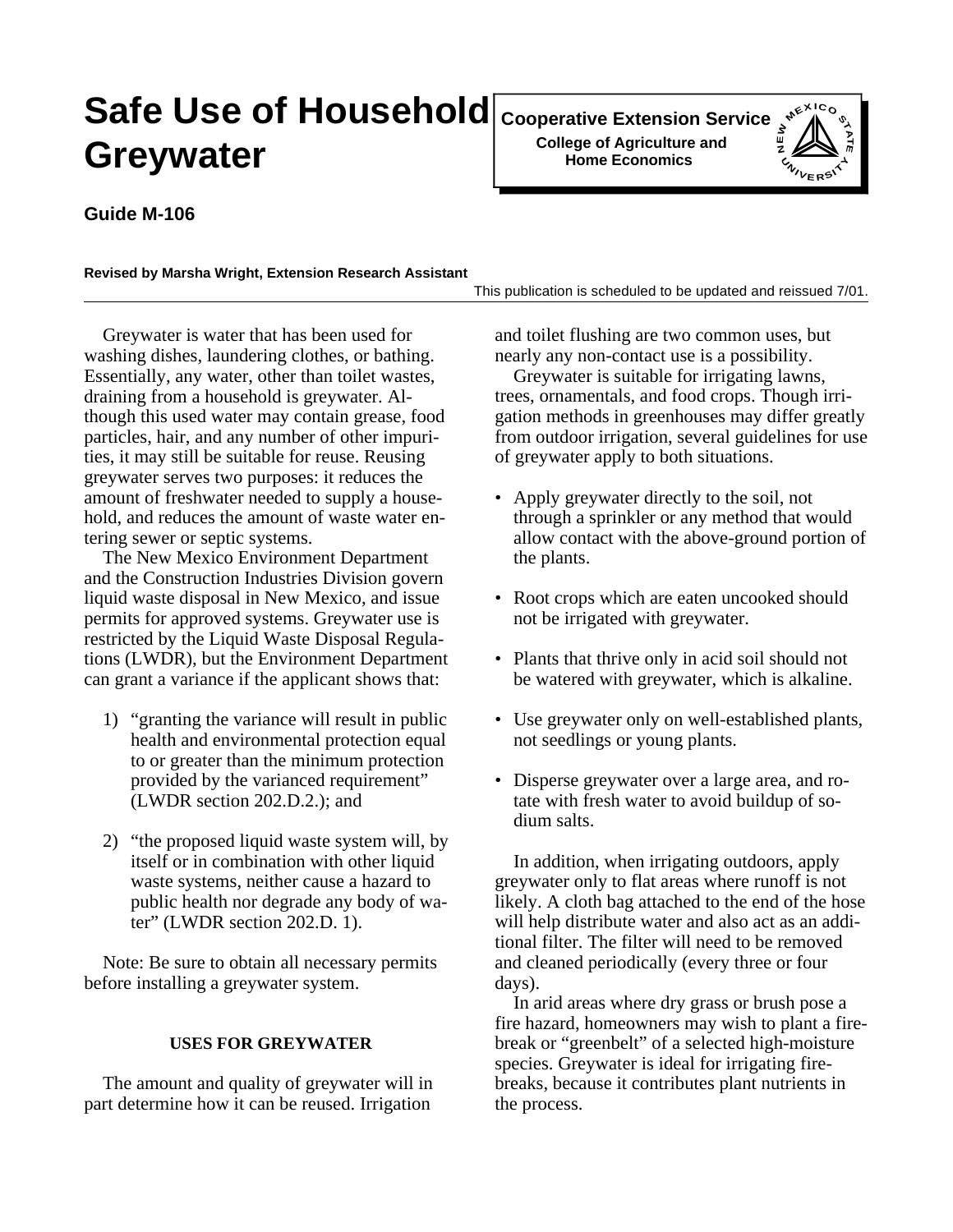Remember that in most areas outdoor irrigation is a seasonal use for greywater, but greywater is produced throughout the year. If reverting to sewer or septic systems during the winter is not feasible, find uses that are possible during all seasons.

Toilet flushing can use considerable amounts of greywater, as it normally accounts for up to 50% of indoor water use. Poor quality greywater is not a problem if it is used to flush toilets, because the water goes into the sewer or septic system where it would have gone had it not been reused. Greywater should be pumped into the toilet bowl for flushing. **DO NOT** put greywater into the toilet tank. Greywater in the tank may not only cause the flushing mechanism to malfunction, but could be backsiphoned into the fresh water supply if water pressure decreases suddenly.

Lagoons or ponds containing greywater can grow algae to feed fish in a separate pond, or provide food for ducks and other waterfowl. Removal of the algae is necessary to keep the system aerobic and prevent foul odors. Ponds are often lined with concrete, stone, or plastic to prevent leakage. This method is a relatively inexpensive and easy way to recycle water, but requires some expertise to site and construct the lagoons.

With an automatic clothes washer, the wash water from a lightly soiled load, or rinse water, can be saved to wash the next load. When reusing laundry water for irrigation, do not use liquid fabric softener or detergents including softener (use softener sheets in the dryer instead). Water should not be reused if the laundry includes diapers. Wash water containing gasoline, diesel, or similar pollutants, should not be used for purposes other than flushing.

## **UNTREATED GREYWATER**

Untreated greywater should not be kept for longer than one day, but adding two tablespoons of chlorine bleach per gallon of water will extend storage time somewhat. Try to use greywater the day it is collected or the high bacteria count will cause objectionable odors.

Observe these precautions when using untreated greywater:

- Greywater containing sodium, bleach or borax can damage plants. For this reason, water from automatic dishwashers should not be used for irrigation.
- Water used to wash cooking utensils in the sink may contain grease, fats and oils, and is not acceptable for greywater use.
- If you plan to use water from your washing machine, avoid liquid fabric softeners and detergents with softeners. Use a dryer fabric softener sheet instead.

#### **TREATING GREYWATER**

Investing time and equipment in a system designed to filter, store, and possibly disinfect greywater may make water reuse a more convenient practice. Some questions to answer before building a treatment system are:

- How much greywater will have to be treated? About 65% of domestic wastewater is greywater. Bathing and laundry can generate considerable quantities of greywater in a large household.
- What contaminants are present? Greywater from the bathroom will have different characteristics than that from the kitchen (see fig. 1).
- What are the possible uses after treatment? The planned uses of greywater may call for more or less treatment. Some uses, such as outdoor irrigation, are seasonal; greywater is produced year round.
- What is the soil type and depth to water table at your site? A shallow water table underlying sandy soil could be in danger of contamination.

Answering these questions will help you decide what type and size of system to install. Be-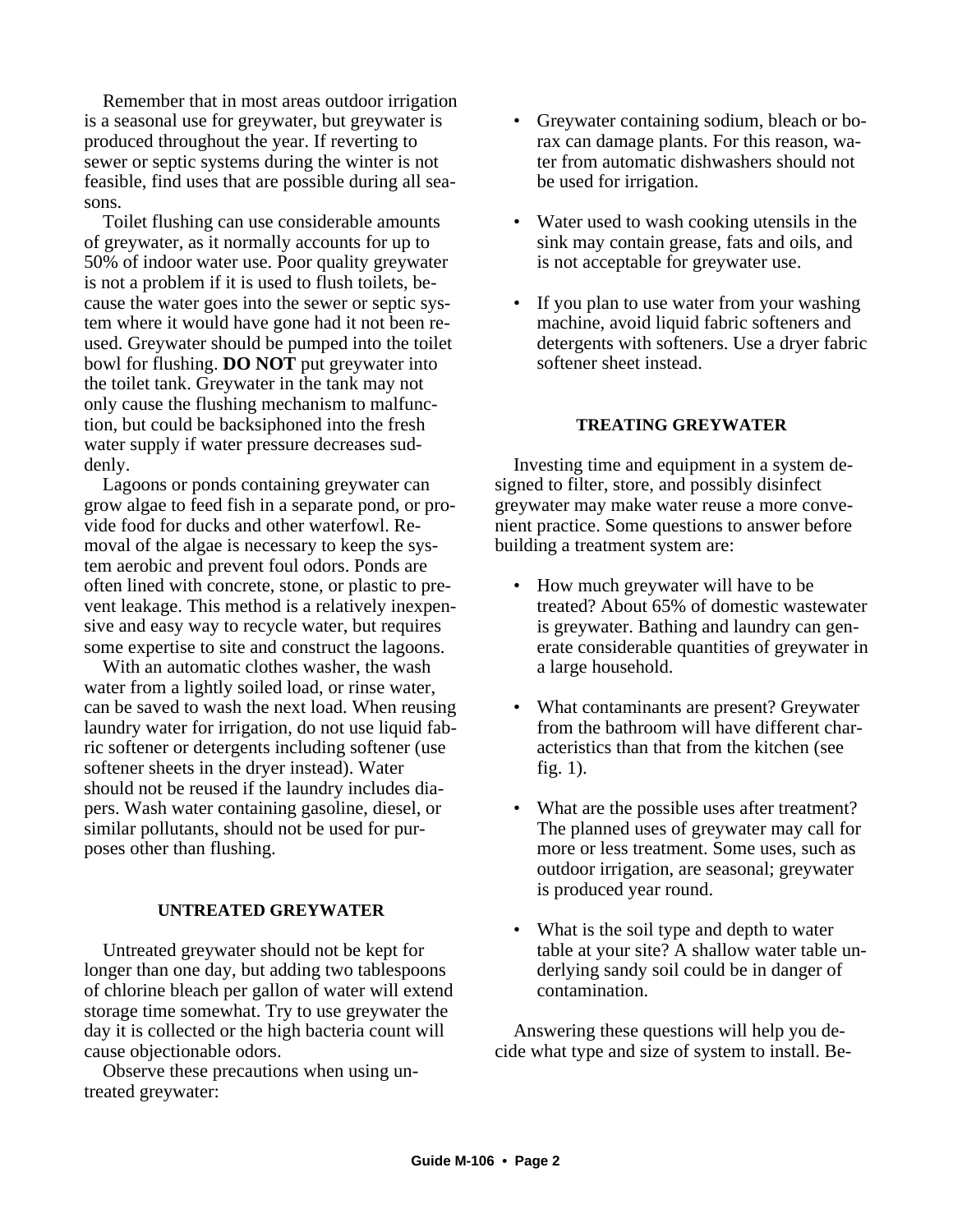

#### **Fig. 1. Water-quality characteristics of selected domestic wastewater.**

cause greywater treatment systems are not much in demand, you may have to design and build a system to meet your own specifications and needs. Options to consider for greywater treatment include settling tanks, disinfectants, and filters.

# **Tanks**

In a settling tank, solids and large particles will settle to the bottom, while grease, oils, and small particles will float. The remaining liquid will be reused. A settling tank also allows hot water to cool before reuse. The tank should be large enough to hold twice the expected daily flow plus 40 percent, to allow for sludge accumulation and surge loading. One type of settling tank wellsuited for greywater treatment is a septic tank. A septic tank is specifically designed to allow settling, but do not confuse the use of a septic tank to treat greywater with the conventional use of a septic tank. Greywater intended for reuse should NEVER be mixed with toilet wastes.

Greywater coming out of a septic tank contains little or no oxygen. Greywater from an aerobic tank will contain more oxygen, which is better for irrigation purposes. An electrical pump or aerator added to a septic tank can create an aerobic environment. Aerobic conditions allow some decomposition of wastes in the tank, and may help minimize sludge buildup and blockages in the system. Both aerobic and septic tanks will need to be pumped out every three to five years.

Several types of tanks may be suitable for settling or storage of greywater. In addition to metal, polyethylene, fiberglass or wooden tanks that are commonly used, consider using plastic garbage cans, 55-gallon dims, portable swimming pools, or waterbed mattresses.

# **Disinfection**

Two chemicals used to disinfect water are chlorine and iodine, with chlorine being more common. Not only is it readily available (as household liquid bleach or at swimming pool supply houses) and relatively inexpensive, but it is stable in storage and will, in time, vaporize from the water after disinfection. Organic material in greywater may combine with chlorine, and reduce the amount available for disinfection. For this reason, a filter or settling tank before the disinfection point may be advisable.

Iodine is less affected by organic material, persists longer, and may be more effective at the high pH of greywater. Iodine is also fast-acting, requiring no more than two minutes to kill most pathogens.

Several devices are available commercially that dispense appropriate amounts of iodine or chlorine (in solid or liquid form) to a water system. Check with swimming pool supply houses or water treatment companies.

# **Filters**

The type of filter required for a greywater system depends largely upon the amount of greywater to be filtered and the type of contaminants present. A drain filter is an easy and inexpensive way to filter lint and hair out of bath or laundry water. A simple cloth bag tied over the end of a hose or pipe may be sufficient for irrigating outdoors or similar applications.

Many types of commercial water filters are available. Most use an activated charcoal, cellulose, or ceramic cartridge that must be cleaned or replaced regularly. Before buying a filter, determine whether it is a gravity filter (for low volumes) or a pressure filter (for flow rates greater than 20 gallons per minute). Also consider the frequency, cost, and ease of maintenance.

Slow sand or multi-media filters are usually built by the homeowner. These gravity filters